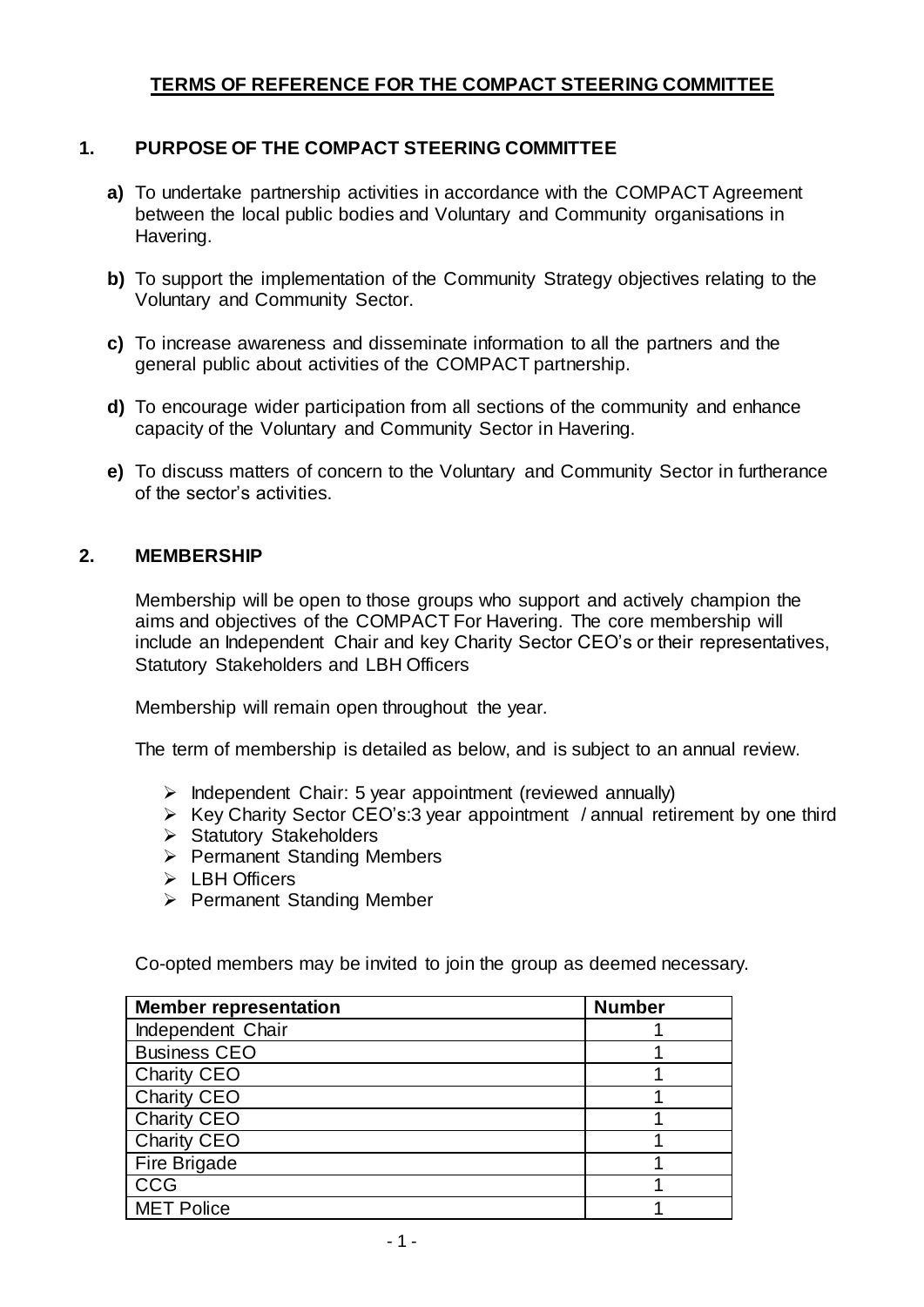| Cabinet Member for Culture and Community       |  |
|------------------------------------------------|--|
| Engagement                                     |  |
| To attend in advisory capacity/supporting role |  |
| <b>LBH Commissioning Officer</b>               |  |
| <b>LBH Community Development Officer</b>       |  |
| LBH Community Safety & Development Manager     |  |

### **3. ELECTION OF MEMBERS**

The Independent Chair is elected by the Statutory Standing Members.

The Independent Chair must not be an employee of a Havering Charity and should not have any conflict of interest arising from association to any Havering Charities. The Chair must be deemed as independent and neutral by the Statutory Standing Members.

Key Charity sector representatives will be elected through the Compact Forum member organisations. This will be a formal ballot and election process through the Compact Forum Meetings. If there is only one nomination, this will be agreed by the Steering Group with endorsement by the next available Compact Forum.

## **4. OFFICERS**

In order to ensure smooth running of the COMPACT steering committee, the following office bearers will be elected or selected:

Chairperson - One Vice Chairperson - One (to be elected as needed on an ad-hoc basis)

London Borough of Havering to provide the secretariat role

#### **5. ACCOUNTABILITY**

The COMPACT Steering Committee will be accountable to the Lead Member for Culture and Community Engagement.

#### **6. MEETINGS**

The COMPACT Steering Committee will meet for a minimum of four times a year. It will consider all issues raised by all different partners.

Any member unable to attend a meeting is asked to make every effort to send a representative who is able to make decisions. Any member who has not attended 3 consecutive meetings without apology and/or valid reason, may be deemed to no longer be on the steering group

The thematic sub-groups may wish to meet more frequently and outside the steering committee.